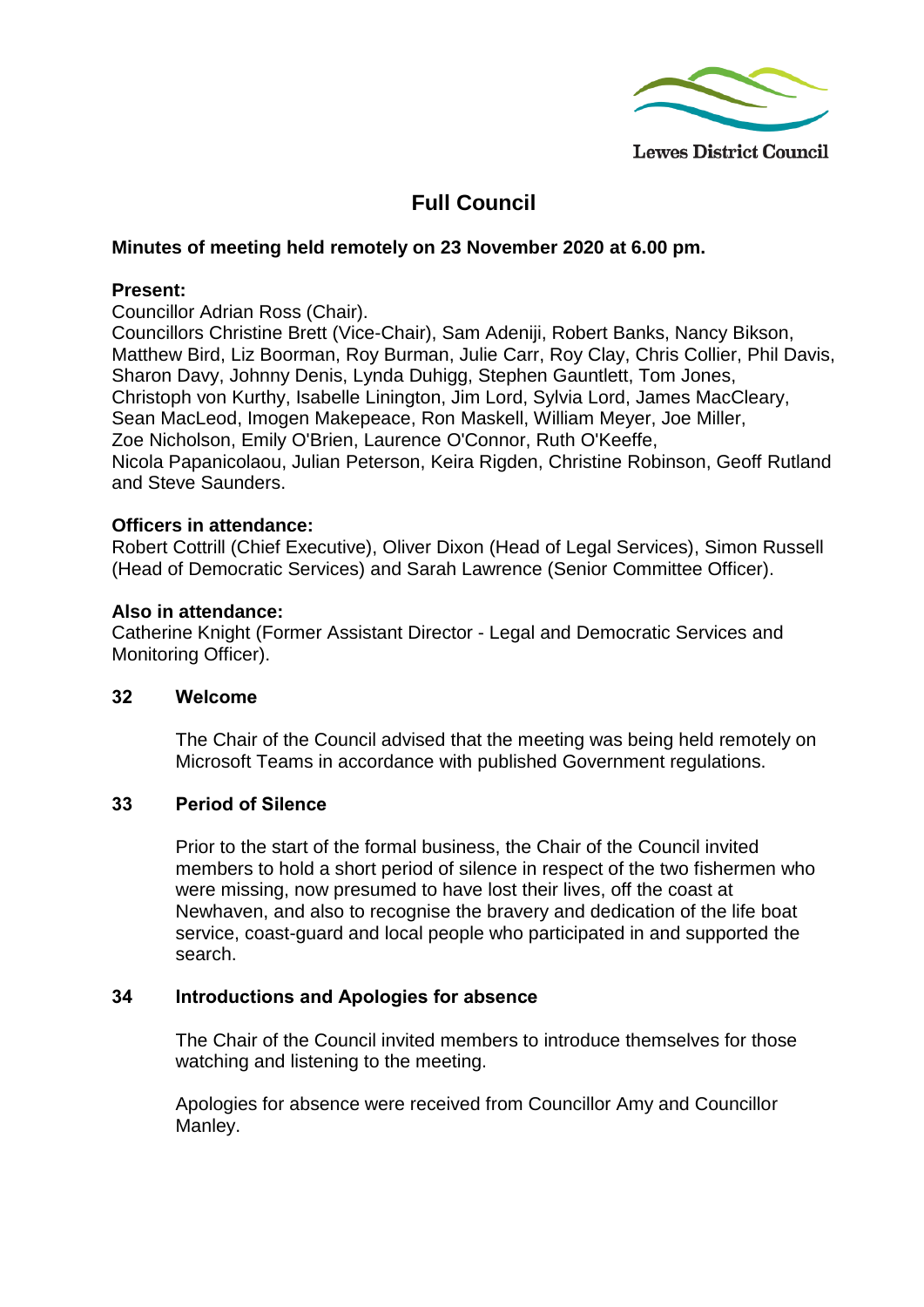# **35 Declarations of interest**

Councillors Bank declared a personal and non-prejudicial interest in respect of Item 14b 'Motion 2 – Government Changes to our Planning System', as an employee of the LGA whose figures he intended to quote in his pre-amble to the motion. He remained in the meeting and took a full part in the discussion and vote.

# **36 Minutes of the meeting held on 17 September 2020.**

**Resolved** – To approve as a correct record the minutes of the meeting held on 17 September 2020.

# **37 Announcements.**

- 1. The Chair advised that a list of his engagements as Chair of the Council since the last meeting were set out in the agenda, and these were noted.
- 2. The Leader of the Council provided an update on what the Council had been doing in response to the second lockdown to provide support to the local community, reopening the community hub helpline, liaising with local and voluntary groups who could offer support, working closely with East Sussex County Council, and administering business support grant distribution. He paid tribute to the continued hard work of Council staff, and members of the local community. He noted that the numbers of cases in Lewes were currently fairly low in comparison to other areas (92 per 100,0000), a tribute to the way in which the community had responded.

# **38 Urgent items**

There were no items to be considered as a matter of urgency.

# **39 Questions from members of the public**

No questions had been received from members of the public.

# **40 Petitions**

No petitions had been received.

# **41 Urgent decisions taken by the Cabinet or Cabinet members**

No urgent decisions had been taken by Cabinet or Cabinet Members.

# **42 Designation of Monitoring Officer**

Councillor MacCleary moved and Councillor Linington seconded the recommendations set out in the report for the appointment of Oliver Dixon as the Council's statutory monitoring officer.

In moving the recommendation, Councillor MacCleary paid tribute to Catherine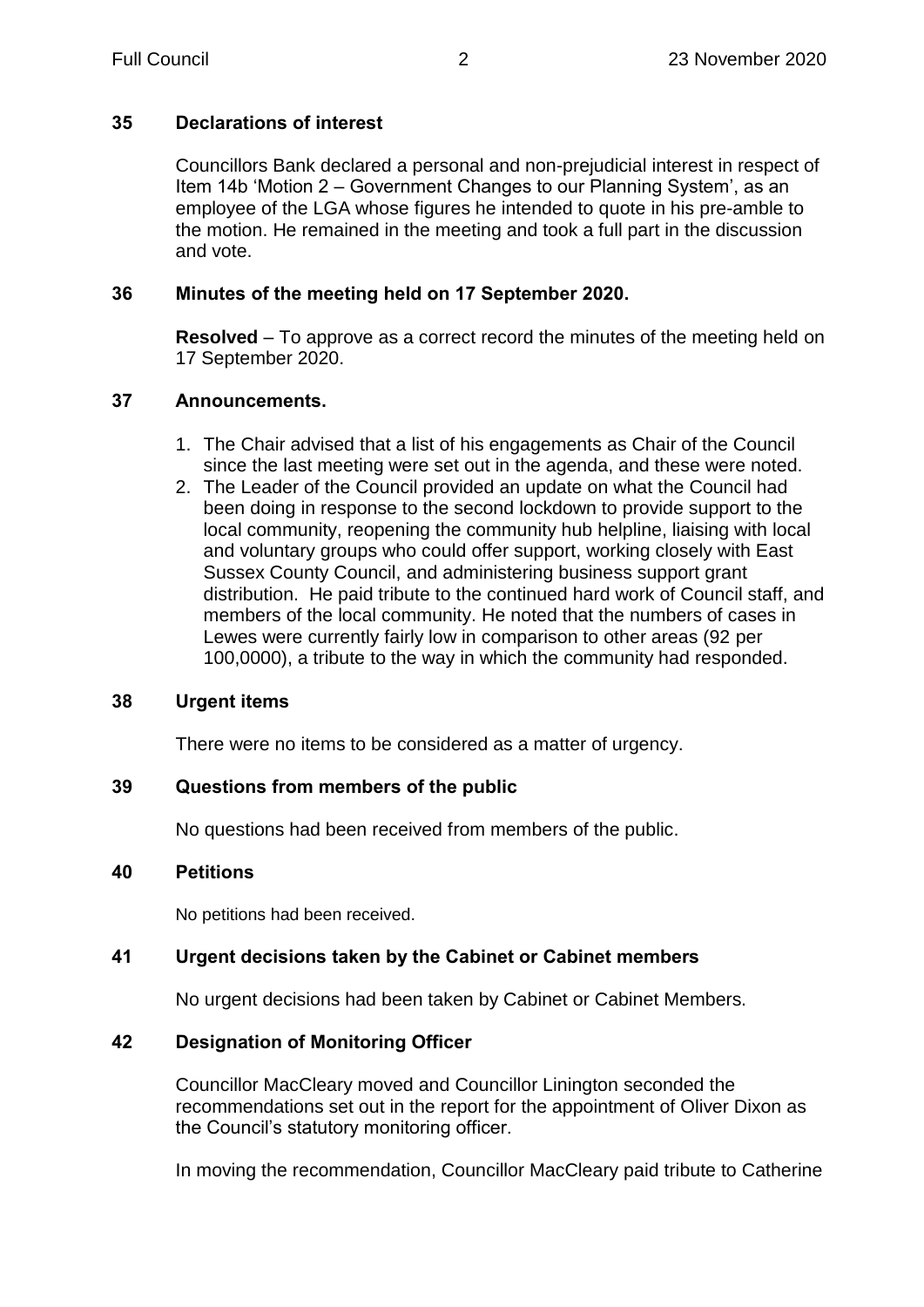Knight the former Assistant Director – Legal and Democratic Services and Monitoring Officer for her service to the Council over 27 years, as an invaluable source of advice and support, and to whom the Council owned a huge amount of gratitude and he wished her well for the future.

Councillor Linington, in seconding the recommendation, congratulated Oliver Dixon in this new role, but also extended her thanks to Catherine Knight for her assistance over many years, her advice, calm manner, ability to find the perfect wording, and the scrupulously fair, firm and kind way in which she had advised Councillors. Councillor Linington said that Catherine would be thoroughly missed and wished her a long and happy retirement.

Catherine Knight responded and thanked Councillors for their kind words and support over many years and advised that it had been a pleasure to work with them.

The recommendations were put to the Council and agreed.

**Resolved** – That the Council designates Oliver Dixon, Head of Legal Services, to be its statutory Monitoring Officer with immediate effect.

# **43 Review of Polling Districts and Polling Places 2020.**

Councillor Denis moved and Councillor Collier seconded the recommendations set out in the report, arising from a consultation process on polling districts and places.

The recommendations were put to the Council and agreed.

#### **Resolved** –

- 1) To consider and note the result of the consultation process;
- 2) To approve the Returning Officer's proposals for Polling Places and Polling Districts as set out in Appendix 1 to the report; and
- 3) That the Head of Elections, on behalf of the Returning Officer and Electoral Registration Officer, be authorised to implement the Council's decisions in respect of the review.

# **44 Members allowances scheme - Independent Remuneration Panel report.**

The Council received for consideration the report by an Independent Remuneration Panel (IRP) making recommendations in respect of the Members Allowance Scheme, and the report of the Head of Democratic Services setting out the options available to the Council.

Councillor MacCleary moved and Councillor Linington seconded a proposal set out in an addendum circulated in advance of the meeting, to reject the Panel's recommendations in relation to the basic and special responsibility allowances at this time due to the current financial climate, but to agree other recommendations and to review the allowances recommendations again in 2022.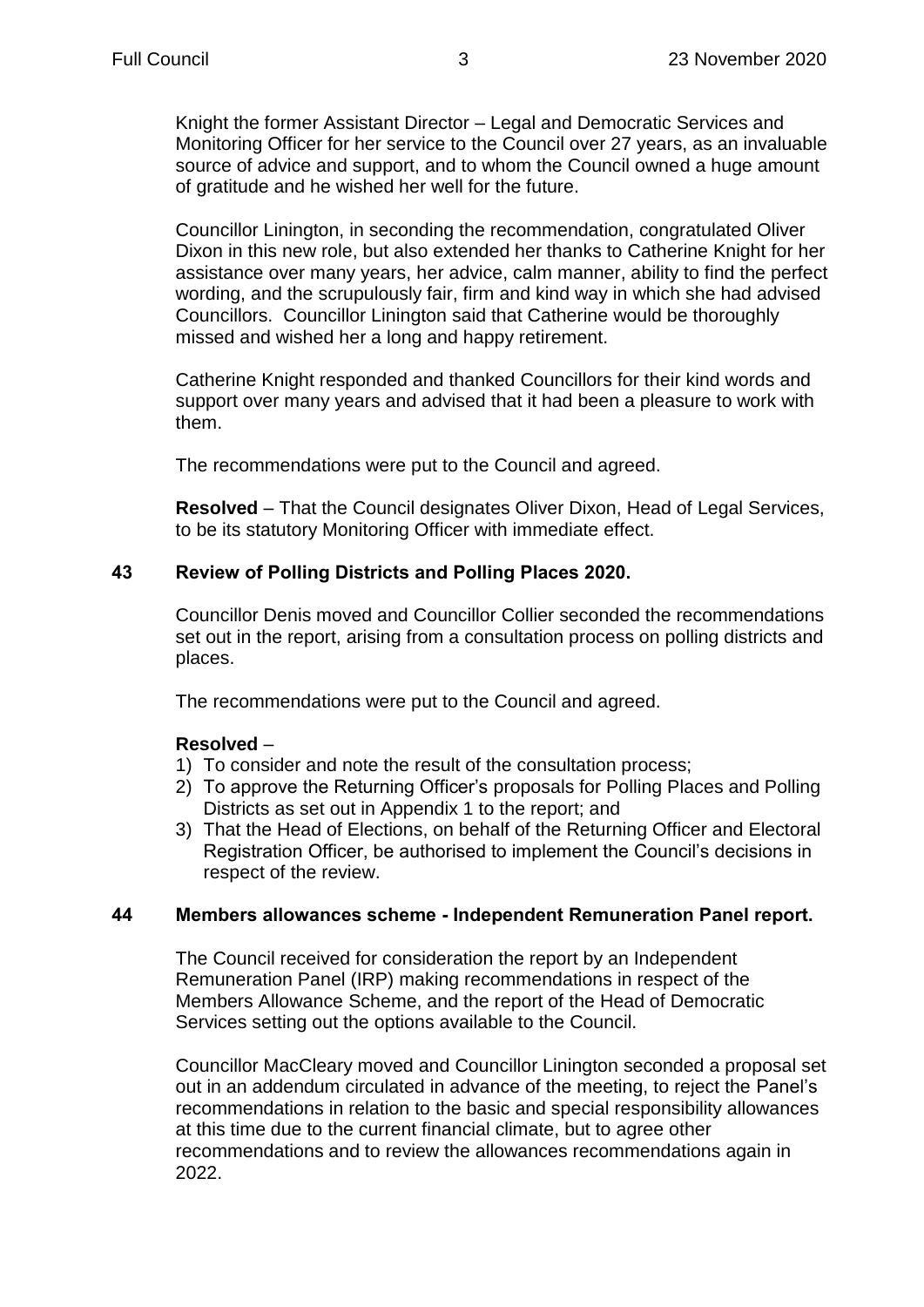The proposal was put to the Council and agreed.

# **Resolved -**

- 1) Having considered the recommendations of the Independent Remuneration Panel (IRP) as set out at Appendix 1 to the report, the Council is grateful to the Panel for its work and recognises the logic of the recommendations put forward, but is unable to accept them in full in light of the current financial challenges facing the Council whilst responding to the Covid 19 pandemic;
- 2) The Council resolves as follows in relation to each of the recommendations:
	- a) To set the basic allowance payable to all members of Lewes District Council at the current level of £3,260 per annum for April 2021 onwards, and to review the IRP's report again in February 2022 to consider if it would be possible to adopt the higher level of basic allowance recommended from April 2022 subject to any future indexation that may apply;
	- b) To accept the recommendation that no Councillor shall be entitled to receive at any time more than one Special Responsibility Allowance and that this One SRA Only Rule be adopted into the Scheme of Allowances;
	- c) To retain the current levels of remuneration for all Special Responsibility Allowances, and to review the IRP's report again in February 2022 to consider if it would be possible to adopt the IRP's recommendations in relation to the Special Responsibility Allowances from April 2022 subject to any future indexation that may apply;
	- d) That further to c) above, to retain the existing allowance for the Scrutiny Committee Chair and attribute it to the Chair of the Policy, Performance and Advisory Committee and retain the existing allowance for Employment Committee and attribute it the Chair of the Joint Staff Advisory Committee in the years in which this Joint Committee is chaired by a Lewes District Councillor;
	- e) To accept the recommendation that travelling and subsistence allowances should continue to be payable to Councillors and any coopted members in connection with any approved duties in accordance with the current scheme of allowances;
	- f) To accept the recommendation that the Dependants Carers' Allowance should be based on two criteria. Rate one for Childcare should be at the market rate, reimbursed upon production of receipts, with no monthly maximum claim. Rate two should be for specialist care based at cost upon production of receipts and requiring medical evidence that this type of care is required. There should also be no monthly maximum claim;
	- g) To accept the recommendation that no change should be made to the current eligibility conditions for receipt of the Dependants Carers' Allowance, except that the duties for which this allowance is payable should be in accordance with the list of approved Councillor duties. The Council should also actively promote the allowance to prospective and new Councillors both before and following an election;
	- h) To accept the recommendation that the recommended duties for which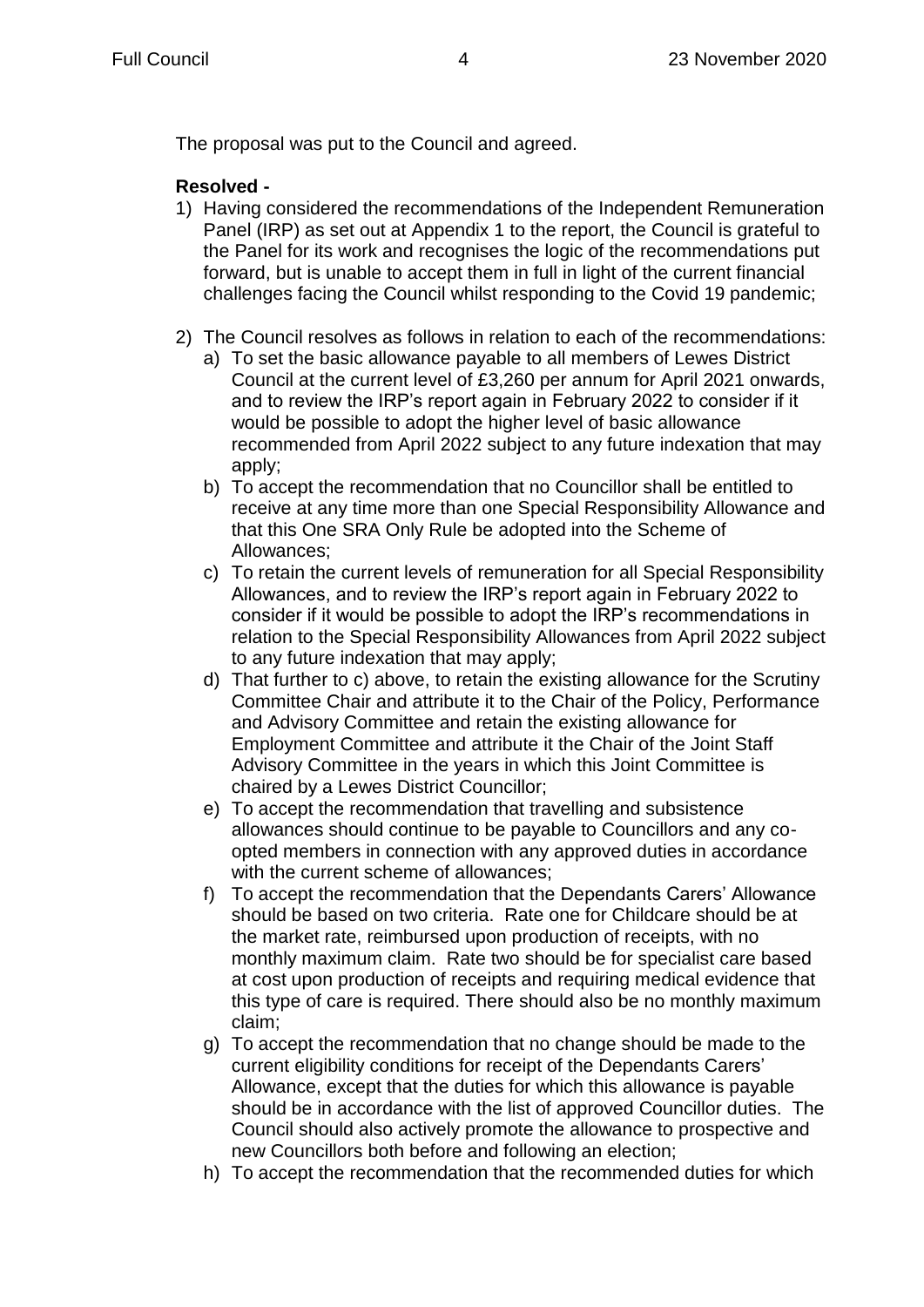Dependants' Carers' Allowance and Travelling and Subsistence Allowance should be payable should be in accordance with the Approved Councillor Duties;

- i) To accept the recommendation in relation to the approach to be adopted as a policy to support parental leave for Councillors;
- j) To accept the recommendation that an IT Allowance for Councillors of £429 per annum be introduced from April 2021, subject to any future indexation that may apply and subject to it being reviewed again at the same time as the Council is scheduled to revisit the question of Councillor allowances overall in February 2022;
- k) To accept the recommendation that the level at which the Council sets the basic allowance, each of the SRAs and the IT allowance, be increased on 1 April annually in line with the percentage increase in staff salaries up until 2024; and
- l) To agree that the changes made to the allowances scheme will be implemented with effect from the beginning of the 2021-22 financial year, and to revoke the current scheme of allowances from the same date.
- 3) That the Head of Democratic Services be authorised to make the necessary amendments (if approved) to the Council's Members' Allowances Scheme; and
- 4) That thanks be conveyed to the Panel for the work undertaken and report produced.

# **45 Recommendations from Cabinet and other council bodies**

# **45a Annual treasury management report.**

Councillor Nicholson moved and Councillor Peterson seconded the recommendation referred from the Cabinet meeting held on 24 September 2020, to approve the Annual Treasury Management report for 2019/20 and to approve the 2019/20 prudential and treasury indicators.

The proposal was put to the Council and agreed.

# **Resolved** –

- 1) To agree the Annual Treasury Management report for 2019/20; and
- 2) To approve the 2019/20 prudential and treasury indicators included in the Cabinet Report to the meeting on 18 November 2020.

# **46 Notices of motion.**

# **46a Motion 1 - To ensure no resident of Lewes District is prevented from voting by any new Voter ID legislation.**

Councillor Collier moved and Councillor Denis seconded the motion set out on the agenda, in respect of voter ID.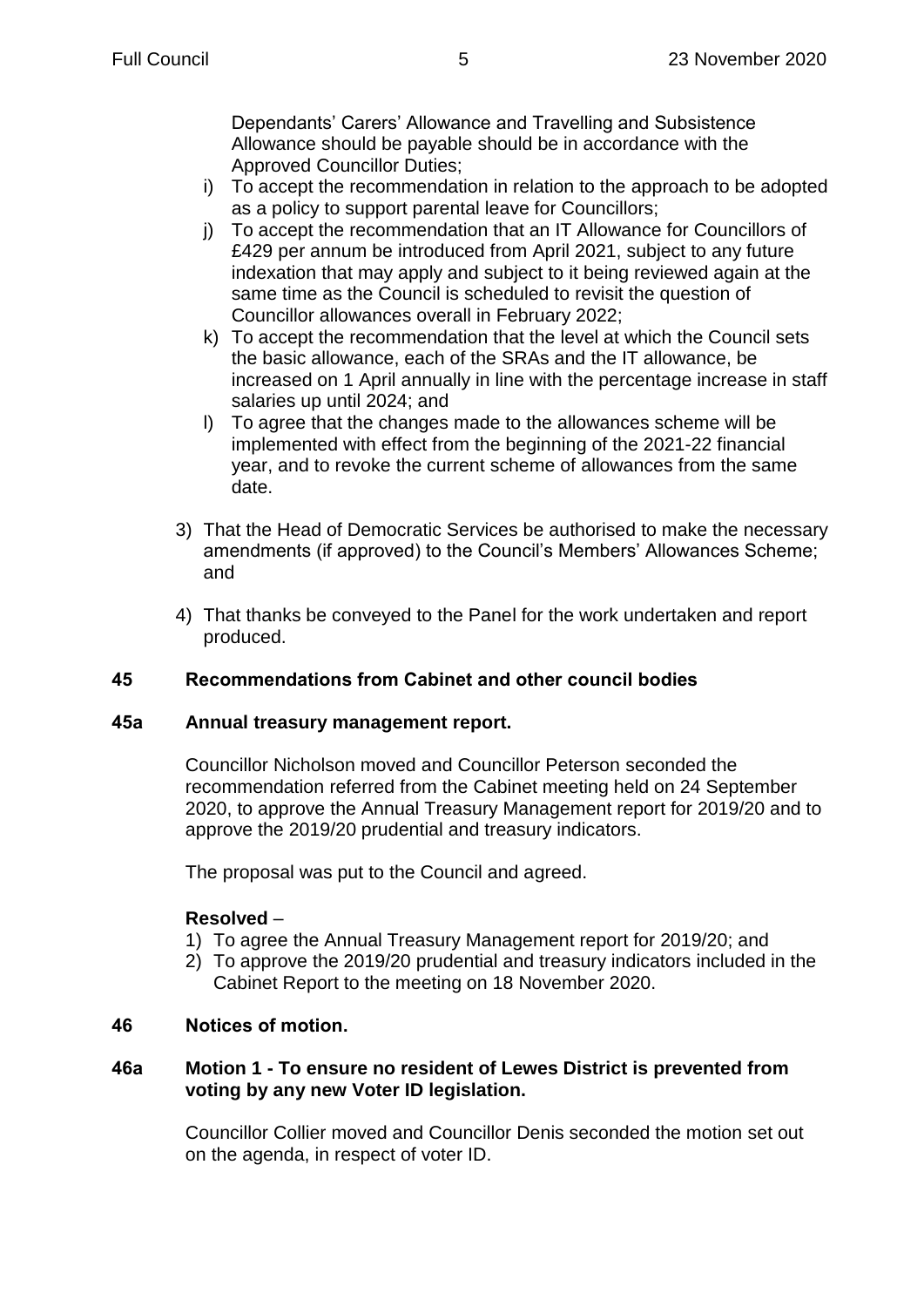The matter was debated by the Council members. The motion was put to the vote and approved by majority.

**Resolved -** We call on the Council to request that legal officers produce a report to Cabinet detailing the implications of Voter ID on residents in the district once the draft legislation and guidance for Voter ID has been published with the aim of identifying the mitigations that could be practically implemented to prevent the loss on any individual's democratic right and ensure that elections within Lewes District are free for all once the legislation comes into force.

# **46b Motion 2 - Government changes to our planning system.**

Councillor Banks moved and Councillor Makepeace seconded the motion set out on the agenda, in respect of the next steps the Council can take in relation to the Government White paper on planning changes.

The matter of was debated by the Council members. The motion was put to the vote and approved by majority.

**Resolved** - This Council resolves to use the existing comments submitted by Lewes District Council:

- 1. To ask the Leader or Portfolio Holder for Planning and Infrastructure to write to and lobby both of our Members of Parliament, urging them to oppose the Government proposals; and
- 2. For the Council to continue to make representations against the proposals as already submitted by the Council and highlight those concerns with local residents.

# **47 Written questions from Councillors**

A written question was received from Councillor Burman to Councillor Peterson, Chair of the Audit and Standards Committee as follows:

"Recognising the audit delays experienced by many Councils across the country, please can the Chair of the Audit and Standards Committee provide the Council with an update on the audit of the accounts for 2018-19 and 2019- 20. Can he provide us with an update on any matters which could help to address the delays and on how to avoid them in future?"

Councillor Peterson responded in full, setting out the steps that had been taken, and concerns raised by the Committee. It was noted that there had been an agreement with the auditors to delay the completion of the 2018-19 from July to November 2019, in order to ensure they were thorough and supported by sound working papers. However, subsequently Deloitte has found difficulty in reallocating staff resources to complete the work given its commitments to other clients. It was recognised that this was an issue experienced by many other Councils nationally, which had resulted in the Government commissioning Sir Tony Redmond to undertake an independent review of the effectiveness of local audit and transparency of local authority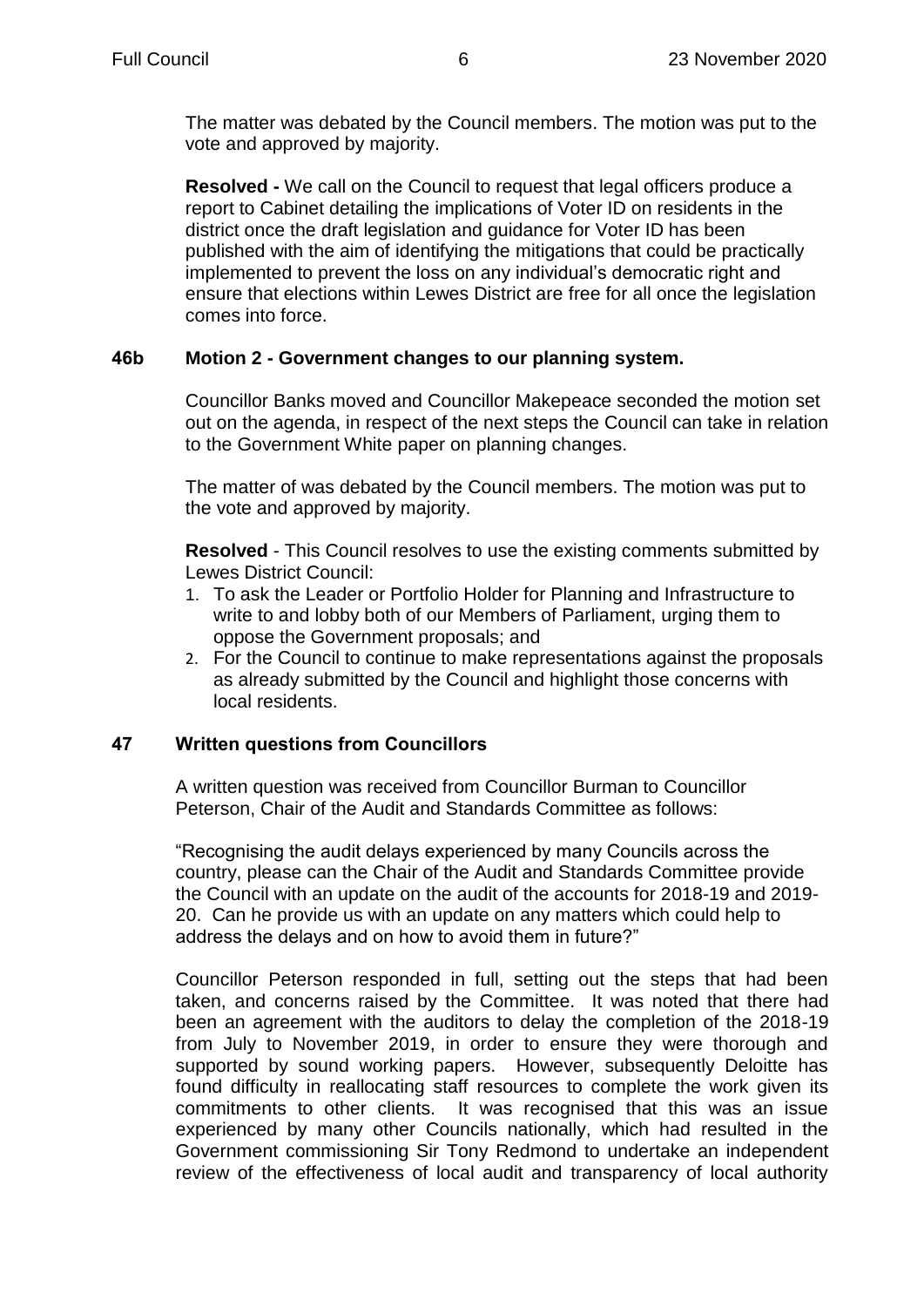financial reporting. The Council had also raised its concerns to the Public Sector Audit Appointments company.

Officers had advised that despite many months of effort to work with Deloitte, there was still no clear path to resolution of when the External Audit for 2018/19 would be completed, a situation that was now putting at risk the audit of 2019/20 accounts and beyond. The Committee at its meeting on 16 November had received an update from Deloitte and agreed to schedule a special meeting within the next few weeks for Deloitte to provide an update and for the Committee to receive a log of all outstanding actions on both sides.

Councillor Burman asked a supplementary question as to whether all Councillors could attend the additional Audit and Standards Committee on this matter and what it was hoped to achieve.

Councillor Peterson responded that he would encourage all Councillors to attend and advised that it was hoped that the meeting would set out a clear way forward for the completion of the statement of accounts.

#### **48 Questions to the Leader of the Council**

No questions to the Leader of the Council had been submitted.

#### **49 Ward issues**

Councillor Gauntlett raised a ward issue, set out in full in the agenda, in respect of the scaffolding erected five years ago to facilitate the work required in respect of Talland Parade, High Street, Seaford (Planning Application LW/11/1321 etc), and which still remained in place. He requested that:

- 1. The Council writes to the developer in the strongest possible terms expressing the anger and frustration of Seaford residents.
- 2. It be noted that Lewes District Council Officers are engaging with the developer to understand the current stage they are at with the building works and the likely end date, including when the scaffolding will be taken down.
- 3. It be noted that Officers can only work within current legislation and any information supplied by the developer in relation to these points cannot be binding and prosecution for non-adherence is not possible.
- 4. Lewes District Council write to the Secretary of State for Housing, Communities and Local Government requesting urgent attention to this area of the Law to enable Planning Enforcement Officers to require developers to carry out work within agreed timescales on behalf of local communities.

Councillor Brett and Councillor Jim Lord as neighbouring ward councillors both spoke in support of the concerns raised.

Councillor O'Brien as Cabinet Member for Planning and Infrastructure responded that Officers would continue to work to address the issues on site, including the actions requested in relation to writing to the developer. Officers